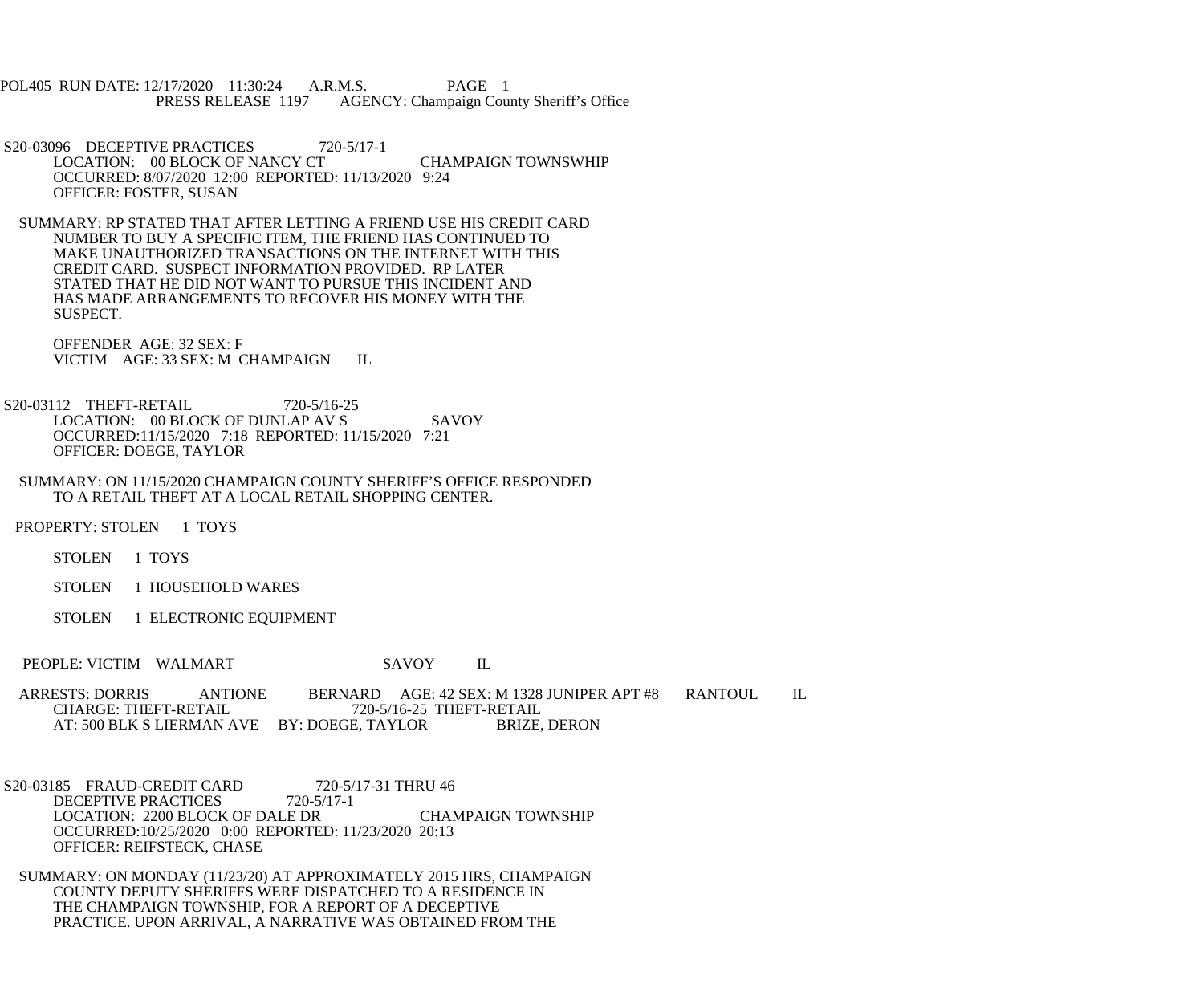POL405 RUN DATE: 12/17/2020 11:30:24 A.R.M.S. PAGE 2<br>PRESS RELEASE 1197 AGENCY: Champaign Cou AGENCY: Champaign County Sheriff's Office RP AND VICTIM. IT WAS REPORTED THAT AN UNKNOWN INDIVIDUAL, HAD USED THE RP'S PERSONAL INFORMATION, IN ORDER TO OBTAIN A SECOND UNEMPLOYMENT DEBIT CARD. THE UNKNOWN INDIVIDUAL THEN USED THE DEBIT CARD, TO MAKE NUMEROUS PURCHASES AROUND THE CHAMPAIGN-URBANA AREA. NO SUSPECTS HAVE BEEN IDENTIFIED AT THIS TIME.

PROPERTY: STOLEN 1 CURRENCY-NOT CHECKS/BOND

 OFFENDER SEX: RACE: HEIGHT: 000 WEIGHT: 000 HAIR: EYES: VICTIM AGE: 49 SEX: M CHAMPAIGN IL

- S20-03187 DRIVING UNDER INFLUENCE-DRUGS 625-5/11-501A4 OPERATE UNINSURED MOTOR VEHICLE 625-5/3-707 LOCATION: 100 BLOCK OF FOUNTAIN VALLEY RANTOUL TWP OCCURRED:11/23/2020 23:30 REPORTED: 11/23/2020 23:32 OFFICER: JAMES, ALEXANDER
- SUMMARY: ON 11/23/20, CHAMPAIGN COUNTY SHERIFF'S DEPUTIES WERE DISPATCHED FOR A REPORT OF A CAR HITTING A RESIDENTIAL TRAILER. THE DRIVER WAS FOUND IMPAIRED BY RECENT USE OF DRUGS AND PLACED UNDER ARREST FOR DRIVING UNDER THE INFLUENCE AND TRANSPORTED TO THE SATELLITE JAIL IN URBANA.

PEOPLE: VICTIM SOCIETY

ARRESTS: BORBELY STEVEN T AGE: 55 SEX: M 1506 CENTENNIAL DR CHAMPAIGN IL CHARGE: DRIVING UNDER INFLUENCE-D CHARGE: DRIVING UNDER INFLUENCE-DRUGS 62<br>AT: 148 FOUNTAIN VALLEY BY: JAMES, ALEXANDER AT: 148 FOUNTAIN VALLEY BY: JAMES, ALEXANDER AGE: 55 SEX: M 1506 CENTENNIAL DR CHAMPAIGN IL<br>OR VEHICLE 625-5/3-707 OPERATE UNINSURED MOTOR V CHARGE: OPERATE UNINSURED MOTOR VEHICLE AT: 148 FOUNTAIN VALLEY BY: JAMES, ALEXANDER

S20-03340 THEFT-RETAIL 720-5/16-25 CONSPIRE<br>LOCATION: 500 BLOCK OF DUNLAP AV S SAVOY LOCATION: 500 BLOCK OF DUNLAP AV S OCCURRED:12/08/2020 18:23 REPORTED: 12/12/2020 8:46 OFFICER: WELDON, MATTHEW

 SUMMARY: DISPATCHED TO A SAVOY BUSINESS IN REFERENCE TO A REPORT OF RETAIL THEFT. THE REPORTING PERSON ADVISED THE SUSPECT HAD ATTEMPTED TO LEAVE THE STORE WITH SEVERAL ITEMS WITHOUT PAYING. UPON BEING CAUGHT BY EMPLOYEES, THE SUSPECT RETURNED THE ITEMS.THE SUSPECT THEN RETURNED TO THE STORE SHORTLY AFTER AND LEFT WITH ITEMS WITHOUT PAYING. THE REPORTING PERSON PROVIDED A LICENSE PLATE NUMBER OF THE VEHICLE USED BY THE SUSPECT. CONTACT WAS MADE WITH THE REGISTERED OWNER OF THE SUSPECT VEHICLE WHO ADVISED THEIR SIGNIFICANT OTHER WAS THE ONLY OTHER DRIVER OF THE VEHICLE AND MATCHED THE DESCRIPTION GIVEN BY THE REPORTING